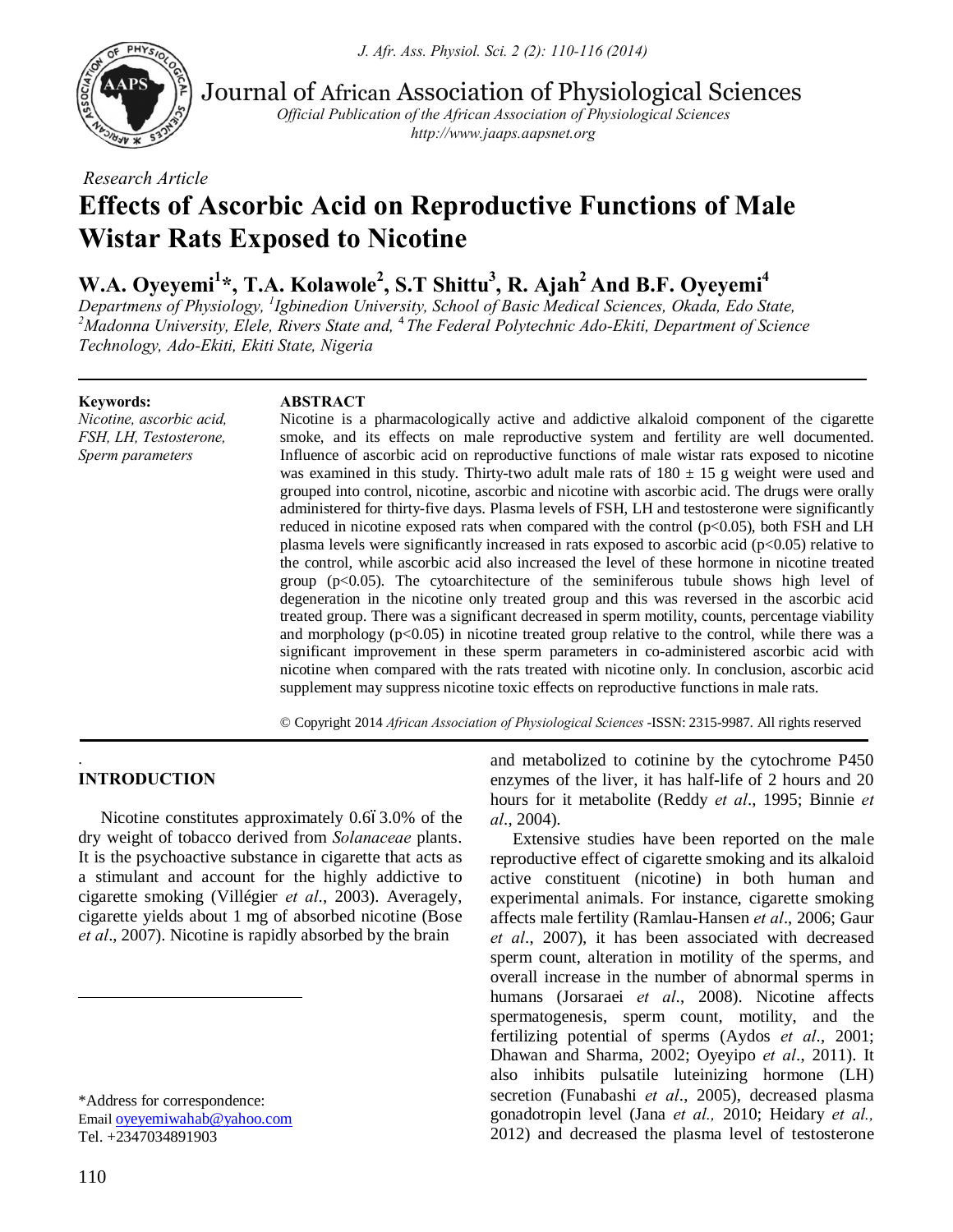(Sarasin *et al*., 2003) through an inhibition in the multiple steps of testosterone biosynthesis in the rats and the mouse (Yamamoto *et al*., 1999). It has also been reported to cause testicular degeneration in rats (Azza *et al*., 2010; Oyeyipo *et al.,* 2010).

Ascorbic acid is a six-carbon keto-lactone, synthesized from glucose via several intermediates (Davis *et al.,* 1991). It is an anti-oxidant vitamin (Padayatty *et al*., 2003), with three biological actions of particular relevance to reproduction, each dependent on its role as a reducing agent: it is required for the biosynthesis of collagen, steroid and peptide hormones, it also prevent or reduce the oxidation of biomolecules that cause great damage to cell structures such as DNA and proteins (Luck *et al.,* 1995). It has also been reported to prevent passive smokers and sperm from oxidative damage (Dietrich *et al.,* 2003), improves the quality of sperm in smokers, reduces sperm agglutination and increased fertility in men (Dawson *et al.,* 1992; Sonmez *et al.,* 2005). Also, ascorbic acid has been reported to improve sperm parameters and chromatin quality in mice (Mangoli *et al*., 2012). Its low level has been associated with increased numbers of abnormal sperm, low counts reduced motility and agglutination of sperm (Wilson, 1954).

In the absence of study on the effects of ascorbic acid on the pituitary-testicular axis in male rats exposed to nicotine despite the widely reports on ascorbic acid and male reproductive functions in smokers, this study therefore aimed to evaluate the role of ascorbic acid in pituitary-testicular axis, sperm quality and testicular histology in male rats exposed to nicotine.

#### **Materials and Methods**

#### *Nicotine Preparation*

Nicotine hydrogen tartrate with product number 26140 (95% nicotine) used for this study was a product of BDH chemical Ltd Poole England. It stock solution was prepared at concentration of 1mg/ml and was stored in foil-wrapped glass bottle at  $4^{\circ}C$  for not more than 7 days (Oyeyipo *et al.,* 2010).

# *Experimental Animals*

Thirty-two (32) male albino wistar rats weighing between 170g to 200g were used. They were kept in clean environment with standard laboratory temperature  $(25^{\circ}C)$  and 12 hours light and dark cycle in accordance with U.S National Institute of Health (NIH) on the care and use of laboratory animals. The rats were fed with standard laboratory chow and had free access to water *ad libitum*.

After one week of acclimatization, the animals were randomly divided into four groups with eight rats in each group. The grouping was as follows;

- 1. Control group 6 the rats in this group were given normal saline.
- 2. Nicotine group 6 the animals were given  $1.0 \text{mg/kg}$ of nicotine.
- 3. Ascorbic acid group 6 this group was treated with 100mg/kg of ascorbic acid.
- 4. Nicotine and ascorbic acid group 6 the animals in this group were co-treated with both 1.0mg/kg of nicotine and 100mg/kg of ascorbic acid.

The treatments in all the groups were done orally using oral cannula for 35 days consecutively.

#### *Experimental Procedure*

After 35 days of treatment, blood samples were collected from thiopental anesthetized animals through cardiac puncture, centrifuged at 4000 rpm for 15 minutes and the plasma samples were used for follicle stimulating hormone (FSH), leutenizing hormone (LH) and testosterone assays.

The animals were then sacrificed and the caudal epididymides were immediately dissected from the testes for sperm motility, counts, viability and morphology assessments respectively. The testes were fixed in 10% formalin for testicular histology.

#### *Hormones Assay*

The plasma levels of FSH, LH and testosterone were measured by enzyme immunoassays method. The hormonal kits used for the assay was a product of Monobind Inc Lake forest, CA 92630, USA.

#### *Testicular Histology*

The testes of all the rats were fixed in 10% formalin, dehydrated stepwise in graded ethanol, cleared in xylene and then embedded in paraffin wax. A section of 5µm thick paraffin section of each testicular tissue was stained with hematoxylin and eosin, followed by examination under a light microscope at 200 magnification and micrographs taken (Bancroft and Stevens, 2002).

# *Sperm Motility*

One drop of caudal epididymis sperm was dropped into a slide and diluted with few drop of normal saline at room temperature. The slide was examined under compound microscope. The number of motile and nonmotile sperm was counted in ten random fields. The number of motile sperm was then expressed as a percentage of the total number of sperm (Cheesbrough, 2006).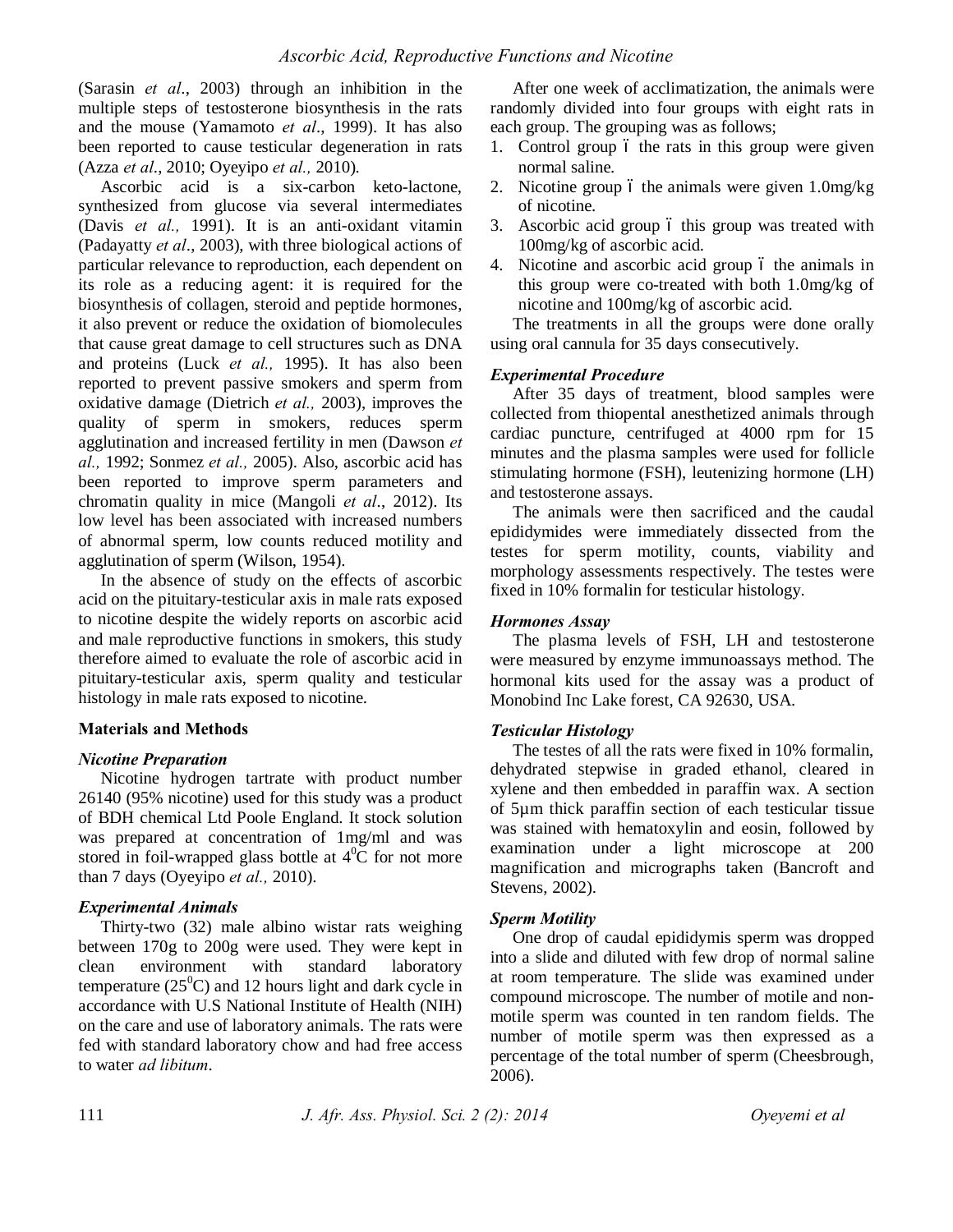#### *Sperm Counts*

Sperm count was performed as described in Cheesbrough laboratory manual (Cheesbrough, 2006) with modifications. The caudal epididymis was carefully separated from the testis and homogenized in 2 ml of normal saline and the suspension was obtained. The suspension was diluted with sodium bicarbonateformalin in ratio 1 to 20. The improved Neubauer hemocytometer chamber was filled with well diluted sperm then the sperm were counted in 2 sq mm of Neubauer hemocytometer chamber. The sperm counts were calculated in 1 ml of fluid multiplied the number counted by 100,000.

#### *Sperm Viability*

The caudal epididymis sperm was dropped on the slide and mixed with a drop of 0.5% eosin solution. After 2 minutes, the slide was examined under compound microscope with 40X objective lens to count the percentage of viable (unstained) and non-viable sperm (stain red) (Cheesbrough, 2006).

#### *Sperm Morphology*

A drop of sperm suspension was smeared on a glass slide, fixed with 95% ethanol for 10 minutes and was allowed to air-dry. The smear was washed with sodium bicarbonate formalin solution to remove any mucus and then rinsed with several changed of water. The smear was covered with diluted (1 in 20) carbon fuchsin and allowed to stain for 3 minutes. The stained was washed off with water and counter stained with covered smear with diluted  $(1 \text{ in } 20)$  Loeffler  $\alpha$  methylene blue for 2 minutes. The normal sperm which were stained (nucleus of hand ódark blue; cytoplasm of head ó pale blue; middle piece and tail ó pink red) were counted and expressed in percentage (Cheesbrough, 2006).

# *Statistical analysis*

The results were expressed as mean and standard error of mean (Mean  $\pm$  SEM). Statistical significance between the groups was assessed by one way analysis of variance (ANOVA) followed by least significant difference (LSD) test. p<0.05 was considered significant. Statistical Package for Social sciences 16 was used for the analysis.

# **Results**

#### *FSH, LH and Testosterone*

Table 1 showed that FSH and LH were significantly reduced in groups treated with nicotine and nicotine with ascorbic acid relative to the control group (p<0.05), while these levels were significantly

#### *FSH, LH and Testosterone*

Table 1 showed that FSH and LH were significantly reduced in groups treated with nicotine and nicotine with ascorbic acid relative to the control group (p<0.05), while these levels were significantly increased in the ascorbic acid treated group when compared with the control  $(p<0.05)$ . Also, the levels of FSH and LH were significantly increased  $(p<0.05)$  in nicotine and ascorbic acid group relative to nicotine group. Testosterone level was significantly reduced in nicotine, ascorbic acid, and nicotine with ascorbic acid groups when compared with the control group  $(p<0.05)$ (table 1).

#### *Testicular Histology*

The transverse section of the testes of control and ascorbic acid groups showed normal testicular architecture, the outer capsule of fibroblastic connecting tissues bound the seminiferous tubules with narrow lumen and sperm cells were normal (figure 1 A & C). There was disorganization in both the outer capsule of fibroblastic layers of the seminiferous tubule and seminiferous tubule with reduced sperm cells in the testes of rats treated with nicotine (figure 1 B). There was reorganization in the seminiferous tubule and the outer capsule of fibroblastic connecting tissues surrounding the tubule was normal in the testis of rats that were co-treated with nicotine and ascorbic acid (figure1 D).

# *Sperm Motility, Counts, Viability and Morphology*

Table 2 showed the results of the effect of ascorbic acid on sperm motility, counts, viability and morphology of the male rats exposed to nicotine. The results revealed that the percentage forward progressive sperm motility was significantly reduced in nicotine and nicotine with ascorbic acid groups relative to the control group  $(p<0.05)$ , while the progressive sperm motility was significantly improved  $(p<0.05)$  when ascorbic acid was co-administrated with nicotine relative to nicotine group. Sperm counts was significantly decreased in nicotine and nicotine with ascorbic acid treated rats relative to control group  $(p<0.05)$ . The sperm count was significantly increased by ascorbic acid  $(p<0.05)$ when co-administrated with nicotine when compared with nicotine group. Percentage sperm viability in rats exposed to nicotine and nicotine with ascorbic acid showed significant decrease when compared with rats in control group  $(p<0.05)$ . Also, the percentage normal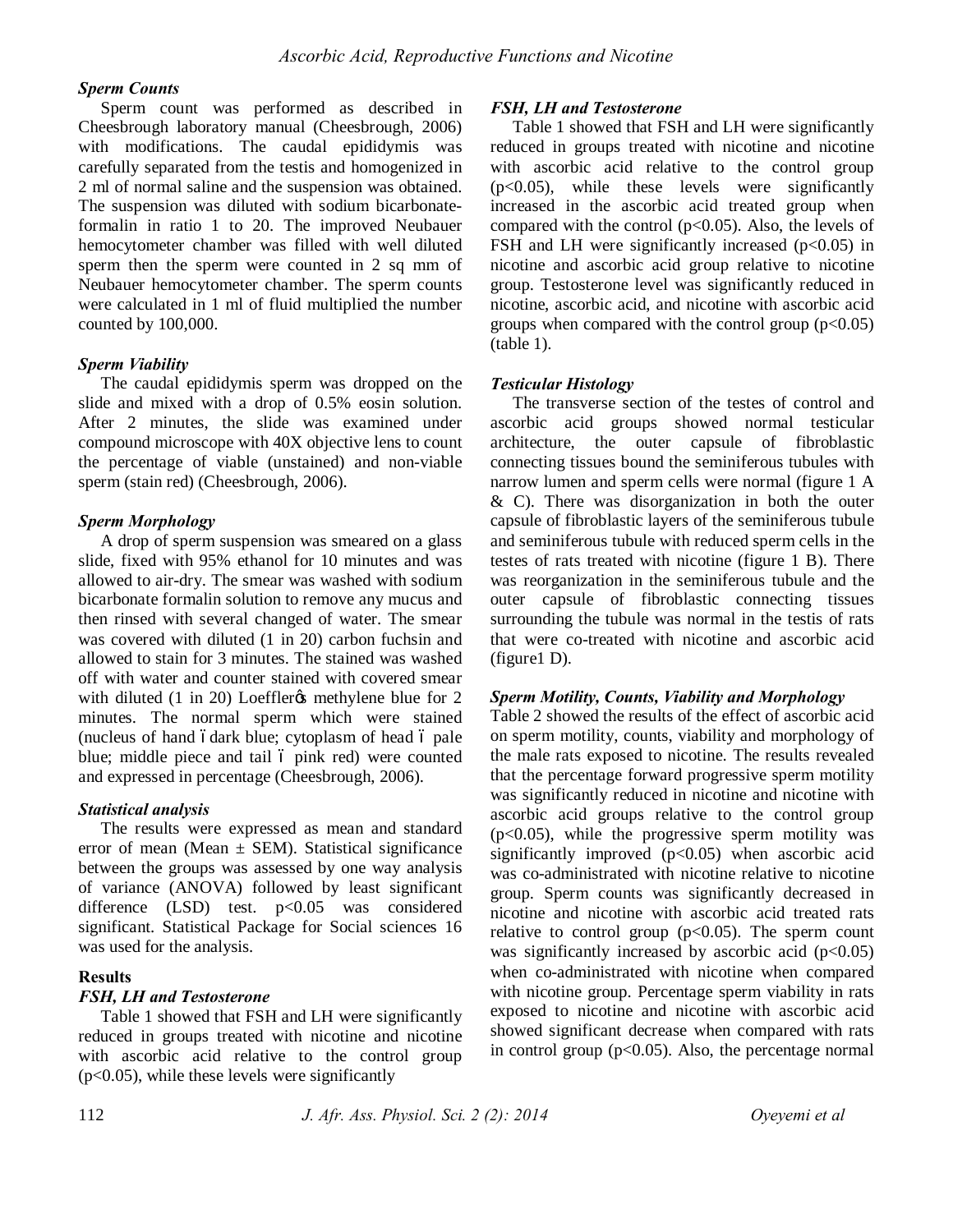| <b>Groups</b>     | FSH (miu/ml)                | $LH$ (miu/ml)              | Testosterone (ng/ml)      |
|-------------------|-----------------------------|----------------------------|---------------------------|
| Control           | $9.11 \pm 0.74$             | $13.01 \pm 0.98$           | $12.94 \pm 0.050$         |
| <b>Nicotine</b>   | $0.67 \pm 0.02^{\circ}$     | $2.60 \pm 0.18^{\text{a}}$ | $12.60 \pm 0.021^{\circ}$ |
| Ascorbic acid     | $10.88 \pm 0.68^{\text{a}}$ | $21.56 \pm 0.83^{\circ}$   | $12.79 \pm 0.025^{\circ}$ |
| Nicotine+Ascorbic | $3.44 \pm 0.26^{a,b}$       | $5.35 \pm 0.26^{a,b}$      | $12.65 \pm 0.021^{a,b}$   |
| acid              |                             |                            |                           |

**Table 1**: Effect of ascorbic acid on Follicle stimulating hormone (FSH), Luteinizing hormone (LH) and testosterone of male rats exposed to nicotine

Data are expressed in Mean  $\pm$  SEM of 8 rats,  $a, b$  are Mean significant difference relative to control and nicotine groups respectively at  $p<0.05$ 

**Table 2:** Effect of ascorbic acid on sperm motility, counts, viability and morphology of male rats exposed to nicotine

| <b>Groups</b>                             | Sperm motility          | <b>Sperm</b><br>counts  | viability<br>Sperm      | Sperm morphology        |
|-------------------------------------------|-------------------------|-------------------------|-------------------------|-------------------------|
|                                           | $(\%)$                  | (million/ml)            | $\frac{1}{2}$           | $\frac{6}{2}$           |
| Control                                   | $68.4 \pm 1.33$         | $47.4 \pm 2.79$         | $76.6 \pm 2.00$         | $79.0 \pm 2.86$         |
| <b>Nicotine</b>                           | $32.2 \pm 2.60^{\circ}$ | $23.0 \pm 2.56^{\circ}$ | $46.6 \pm 1.92^{\circ}$ | $55.2 \pm 2.15^{\circ}$ |
| Ascorbic acid                             | $72.6 \pm 3.57$         | $44.8 \pm 2.48$         | $79.6 \pm 2.81$         | $80.0 \pm 1.00$         |
| Nicotine + Ascorbic $55.2 \pm 2.06^{a,b}$ |                         | $33.6 \pm 1.54^{a,b}$   | $66.2 \pm 2.65^{a,b}$   | $71.8 \pm 1.36^{a,b}$   |
| acid                                      |                         |                         |                         |                         |

Data are expressed in Mean  $\pm$  SEM of 8 rats,  $a, b$  are Mean significant difference relative to control and nicotine groups respectively at  $p<0.05$ 

sperm morphology was significantly reduced both in nicotine and nicotine with ascorbic acid treated animals (p<0.05). The percentage sperm viability and morphology were significantly improved in nicotine and ascorbic acid group  $(p<0.05)$  when compared with nicotine group.

# **Discussion**

Pituitary-testicular axis is immensely important in regulation of male reproductive functions. Testosterone which is regulated by LH from anterior pituitary gland plays a vital role in final maturation of spermatozoon and while FSH is needed for the maintenances of the gametogenic function of the testis (Barrett *et al*., 2011). The results of this study showed significant reduction in FSH, LH and testosterone in rats that were exposed to nicotine, although, Zavos and Zarmakoupis-Zavos (1999) reported high plasma FSH level in male smokers. The possibility of the low levels of plasma FSH and LH concentration following nicotine exposure

has been reported to be probably due to elevation of glucocorticoid and corticosterone secretion from adrenal gland (Jana *et al.,* 2010), glucocorticoid may suppress the sensitivity of the gonadotroph cells to gonadotropin-releasing hormone and, therefore, may prevent gonadotropin secretion (Kamel and Kubajak, 1987). Inhibition of FSH and LH by nicotine may be as a result of its negative effect on central nervous system that can inhibit the neural stimulus essential for the release of pituitary gonadotrophins (Reddy *et al.,*  1995), which lead to a lack of pituitary gonadotrophins essential for initiating and completing spermatogenesis and steroidogenesis in the testis (Aydos *et al.,* 2001).

Fávaro *et al.* (2006) and Ahmadnia *et al.*  (2007) reported many alterations attributed to the direct cytotoxic effects of nicotine leading to decrease testosterone synthesis.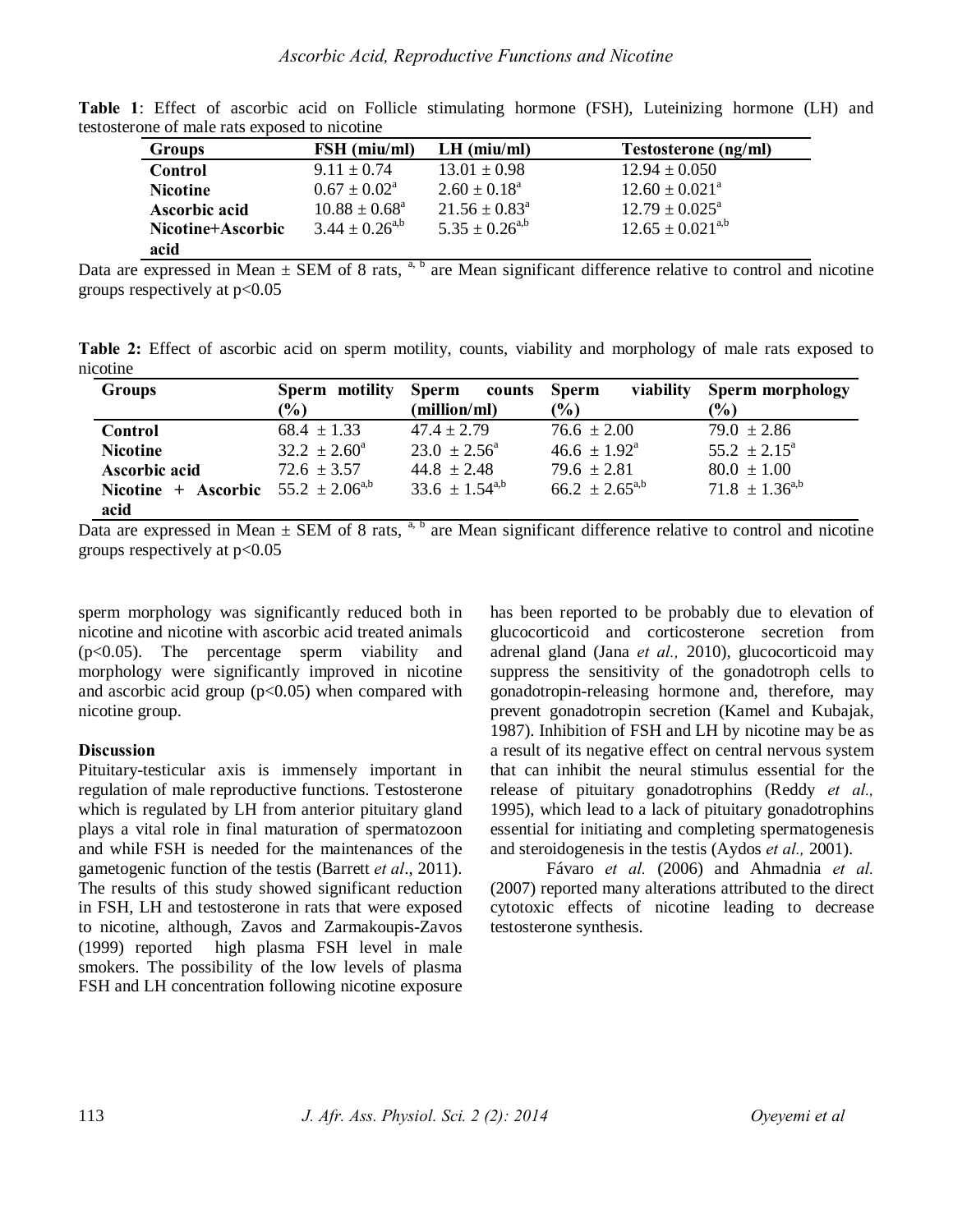*Ascorbic Acid, Reproductive Functions and Nicotine*



#### **Fig.1:**

Histology micrograph of transverse testes section of rats (H&E, 200X): (A) Control group shows normal testis structure with seminiferous tubule; (B) Nicotine treated group showed disarray architectural of seminiferous tubule; (C) Ascorbic acid treated group with normal testis structure and seminiferous tubule; (D) Nicotine with Ascorbic acid treated group shows reorganization of seminiferous tubule

The results of this study revealed that ascorbic acid significantly increased the plasma level of FSH, LH and testosterone both in ascorbic acid group and when supplemented in nicotine treated group. The significant increase in testosterone level observed in this study may be as a result of ascorbic acid roles in the synthesis of testosterone (Sonmez *et al.,* 2005). The elevation in FSH and LH by ascorbic acid supplement in rats exposed to nicotine may be related to the fact that ascorbic acid can be a vitaminergic transmitter that activates the release of LH and FSH from the anterior pituitary gland (Karanth *et al.,* 2001). The ameliorating action of ascorbic acid in elevating FSH, LH and testosterone in nicotine treated rats may also be attributed to its anti-oxidant property (Padayatty *et al*., 2003) which may prevent the depressive effects of

nicotine on the hypothalamus that secrete gonadotrophin that control pituitary gonadotrophins. These results were in agreement with Fernandes *et al*. (2011); Obianime and Roberts (2009), who earlier reported that ascorbic acid supplement revert FSH, LH and testosterone secretion in hyperglycemic and cadmium induced toxicity in male rats.

The structural architecture of the testis was intact with a normal spermatogenic process in the control rats of this study, while there was a destruction of both fibrous connective tissue surrounding the seminiferous tubule and spermatogenesis process in nicotine exposed rats. This may account for the reduction in sperm motility, counts and viability and plasma testosterone observed in this study. The disarray in testicular histology observed was gradually reorganized in an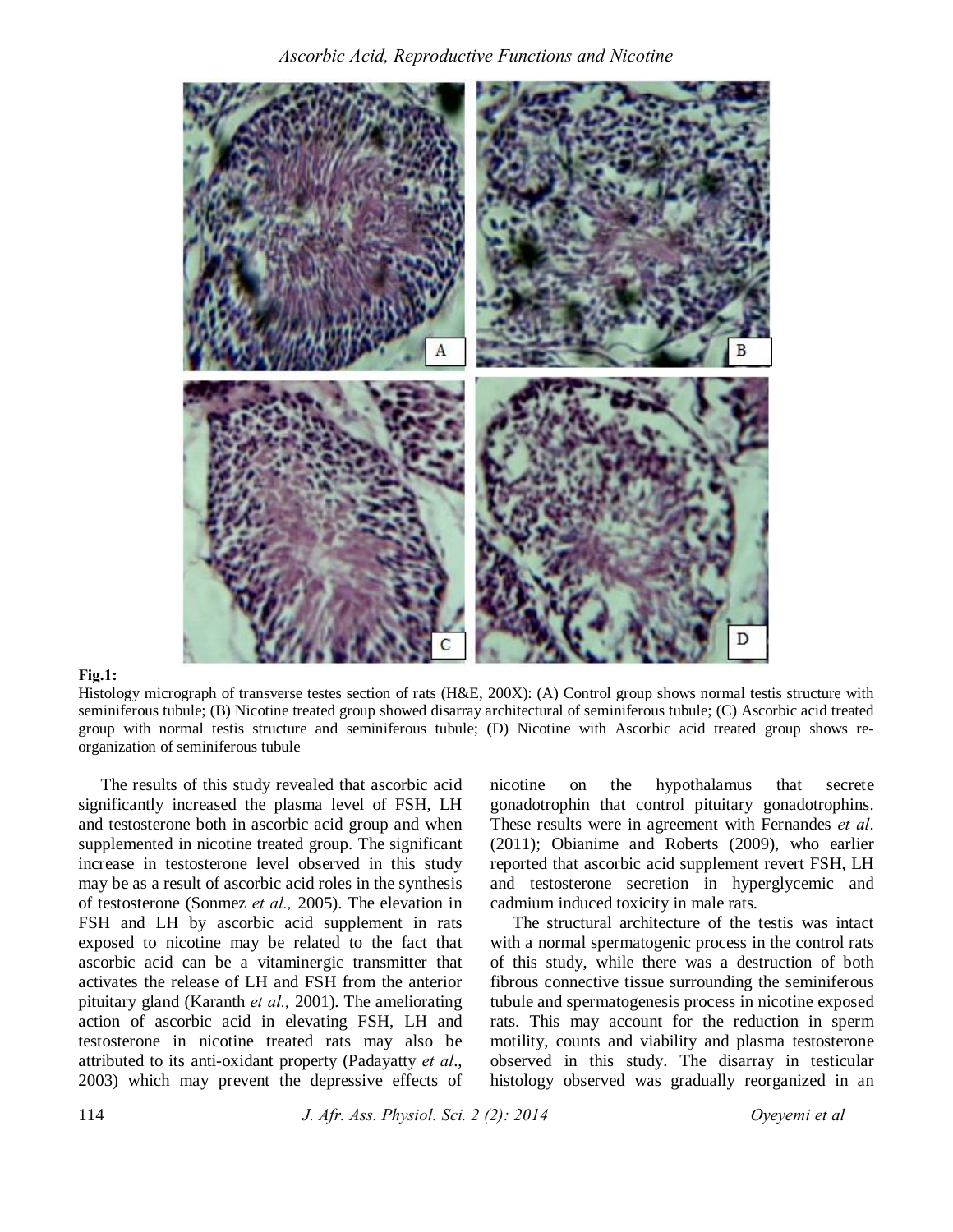ascorbic acid supplemented group. This further provides evidence to buttress both the detrimental effects of nicotine and ameliorative effects of ascorbic acid on sperm parameters.

From this study, results indicated that nicotine induces significant reduction in sperm motility, counts, viability and increased the percentage of abnormal sperm, an observation which was in accordance with earlier reports on the detrimental effect of nicotine on sperm parameters (Oyeyipo *et al*., 2011; Jana *et al.,*  2009). It has been proven that nicotine increased the production of reactive oxygen species (ROS) by increased generations of testicular  $H_2O_2$  and hydroxyl radicals in experimental rats (Bandopadhyay *et al.,*  2008).

All these observations were significantly improved in ascorbic acid supplemented rats following exposure to nicotine. Low ascorbic acid levels have been reported to be associated with low sperm counts, increased number of abnormal sperm, reduced motility and agglutination (Wilson, 1954). Also, it has been reported that dietary supplement of ascorbic acid improved sperm quality (Luck*et al.,* 1995). The beneficial effects of ascorbic acid seen in this study may result from its antioxidant activity in mopping nicotine induced free radicals (Dietrich *et al.,* 2003). The elevation of FSH and testosterone secretion in rats that were exposed to both ascorbic acid and nicotine in this study may be used to support the improved level of sperm motility, count, viability and normal morphology that were observed in this group, since both hormones are essential in early and final maturation of sperm cells (Barrett *et al.,* 2011).

We therefore suggested that the nicotine induced degenerative changes in the testicular structure, reduction sperm parameters and inhibition of testosterone production acts primarily at the level of hypothalamic-pituitary axis to inhibit the release of gonadotropins and ascorbic acid supplementation could ameliorate the toxic effects of nicotine on male reproductive functions in rats.

# **References**

- Ahmadnia, H., Ghanbari, M., Moradi, M.R. & Khaje-Dalouee, M. (2007). Effect of Cigarette Smoke on Spermatogenesis in Rats. *Urology*. 4: 3-11.
- Aydos, K., Guven, M.C., Can, B. & Ergun, A. (2001). Nicotine toxicity to the ultra-structure of the testis in rats. *BJU Int*. 88: 6226626.
- Azza, M.G., Alia, M.I., Aziza, M.A. & Sherin, R. (2010). Morphometrical, Histopathological, and Cytogenetical ameliorating Effects of Green tea

Extract on Nicotine Toxicity of the Testis of Rats. *Journal of American Science*. 6 (11): 401-411.

- Bancroft, J.D. & Stevens, A. (2002). *Theory and Practice of Histological Techniques*. 4<sup>th</sup> Edition, Queen's Medical Center, Notingham, University Hospital NHS Trust.
- Bandopadhyay, G., Sinha, S., Chattopadhyay, B.D. & Chakraborty, A. (2008). Role of cucumin against nicotine induced genotoxicity on rat liver under restricted dietary protein. *Eur. J. Pharmacol.* 588: 1516157.
- Barrett, K.E., Barman, S.M., Boitano, S. & Brooks, H.L. (2011). *Ganong's review of medical physiology*.  $23<sup>rd</sup>$  edition, Tata Mc Graw Hill Education Private Limited. p. 404.
- Binnie, V., McHugh, S., Macpherson, L., Borland, B., Moir, K. & Malik, K. (2004). The validation of selfreported smoking status by analysing cotinine levels in stimulated and un-stimulated saliva, serum and urine. *Oral Dis*. 10: 287-293.
- Bose, M., Debnath, D., Chen, Y. & Bose, H.S. (2007). Folding, activity and import of steroidogenic acute regulatory protein into mitochondria changed by nicotine exposure. *J. Mol. Endocrinol*. 39: 67679.
- Cheesbrough, M. (2006). *District laboratory practice in tropical countries*. Cambridge University press. p. 131 6 132.
- Davis, M.B., Austin, J. & Partridge, D.A. (1991). Ascorbic acid: Its Chemistry and Biochemistry. Cambridge: Royal Society of Chemistry.
- Dawson, E.B., Harris, W.A., Teter, M.C. & Powell, L.C. (1992). Effect of ascorbic acid supplementation on the sperm quality of smokers. *Fertil Steril*. 58:103469.
- Dhawan, K. & Sharma, A. (2002). Prevention of chronic alcohol and nicotine-induced azospermia, sterility and decreased libido, by a novel trisubstituted benzoflavone moiety from *Passiflora incarnate* Linneaus in healthy male rats. *Life Sciences.* 71:3059-3069.
- Dietrich, M., Block, G., Bnowitz, N.L., Morrow, J.D., Hudes, M., Norkus, E.P. & Packer, L. (2003). Ascorbic acid supplementation decreases oxidative stress biomaker f2-isoprostanes in plasma nonsmokers exposed to environmental tobacco smoke. *Nutr Cancer*. 45 (2): 176-184.
- Favaro, W.J. & Cagnon, V.H. (2006). Morphometric and morphological features of the ventral prostate in rats submitted to chronic nicotine and alcohol treatment. Tissue and Cell. 38: 311623.
- Fernandes, G.S.A., Fernandez, C.D.B., Campos, K.E., Damasceno, D.C., Anselmo-Franci, J.A. &

115 *J. Afr. Ass. Physiol. Sci. 2 (2): 2014 Oyeyemi et al*